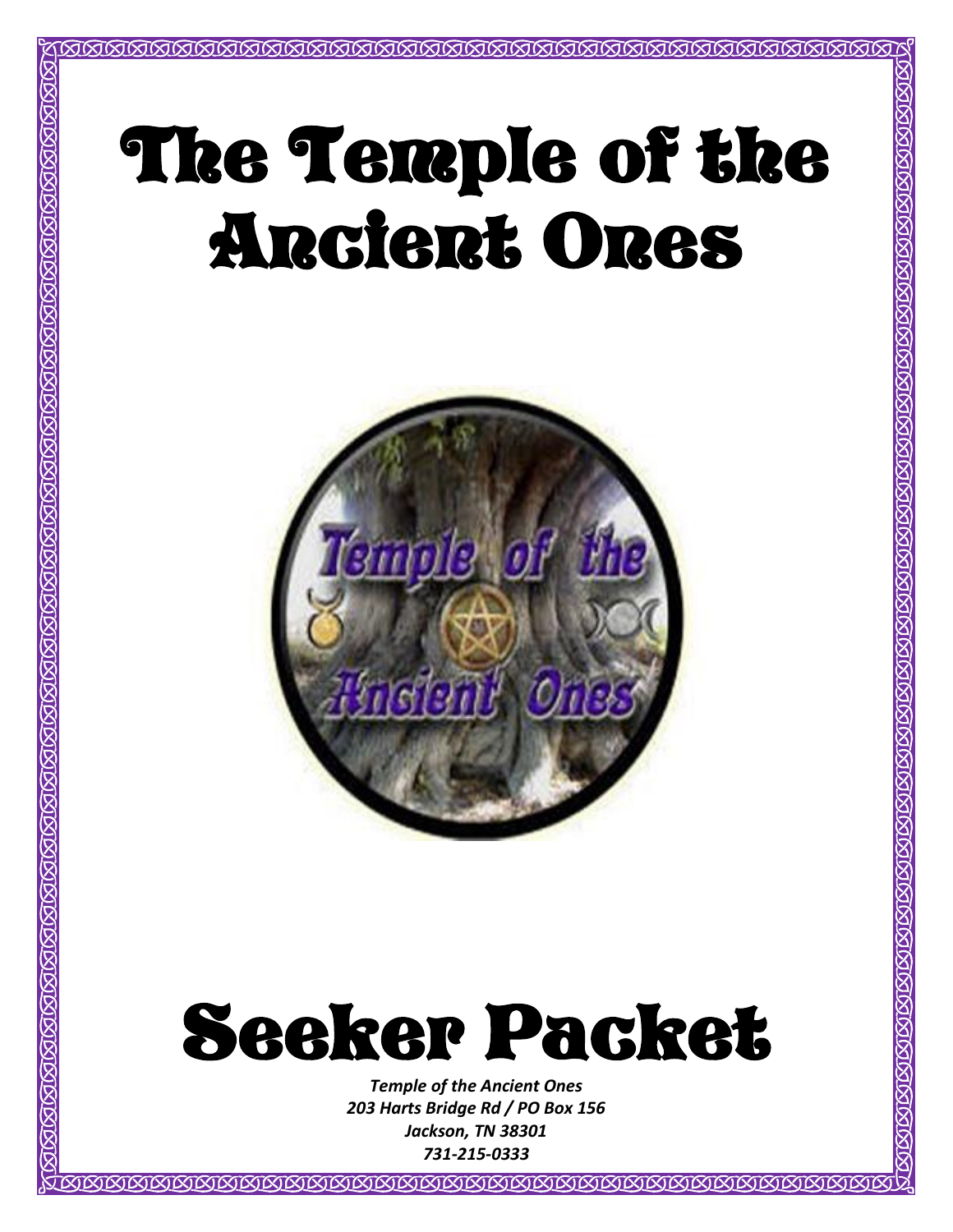# **Welcome to the Temple of the Ancient Ones**

We are a diverse community, and we welcome you wherever you may be on your spiritual path. The Temple of the Ancient Ones is a Pagan church that was founded in Jackson, Tennessee in 2011. We are a positive, life-affirming Craft of the Wise One path, offering many opportunities for spiritual growth for the larger Pagan community through honoring the Mother Goddess, the Father God known as Her consort, and the Old Gods of antiquity.

Our goal is to practice a modern Pagan life, in the knowledge that every spiritual tradition, old and new, has lessons to offer us. We teach the great principles of successful living that have been discovered and rediscovered by every religion down through the ages, and we seek to assimilate those truths into our own daily lives.

As a community, we support one another in learning to live in our Pagan spirituality so that we can experience and share the blessings of our loving Goddess, the God, and all of the Old Gods. We gather as of old, according to the lunar cycles and solar holidays to remind ourselves of these deep spiritual truths, to celebrate the growing Earthly presence of the Goddesses and Gods and integrate them into our living, and to support each other as friends and neighbors.

As Pagans from many diverse paths, we focus on and share the commonalties of our beliefs and overlook our differences. We believe that the Goddesses and the Gods are good, and that we ourselves are also fundamentally good. We believe that the spark of the divine dwells deep within each of us. Our lives are blessed and transformed to the degree that we honor the Old Gods. As we become aware of this in our daily living and open ourselves to this Divine Presence within us, our lives become richer, happier, and more rewarding.

We do not seek the Goddess and God out of a sense of guilt or obligation, but rather out of a love and respect for them and all of their creation. We learn to live our Paganism every minute of every day, because when we do, life becomes so much better than before.

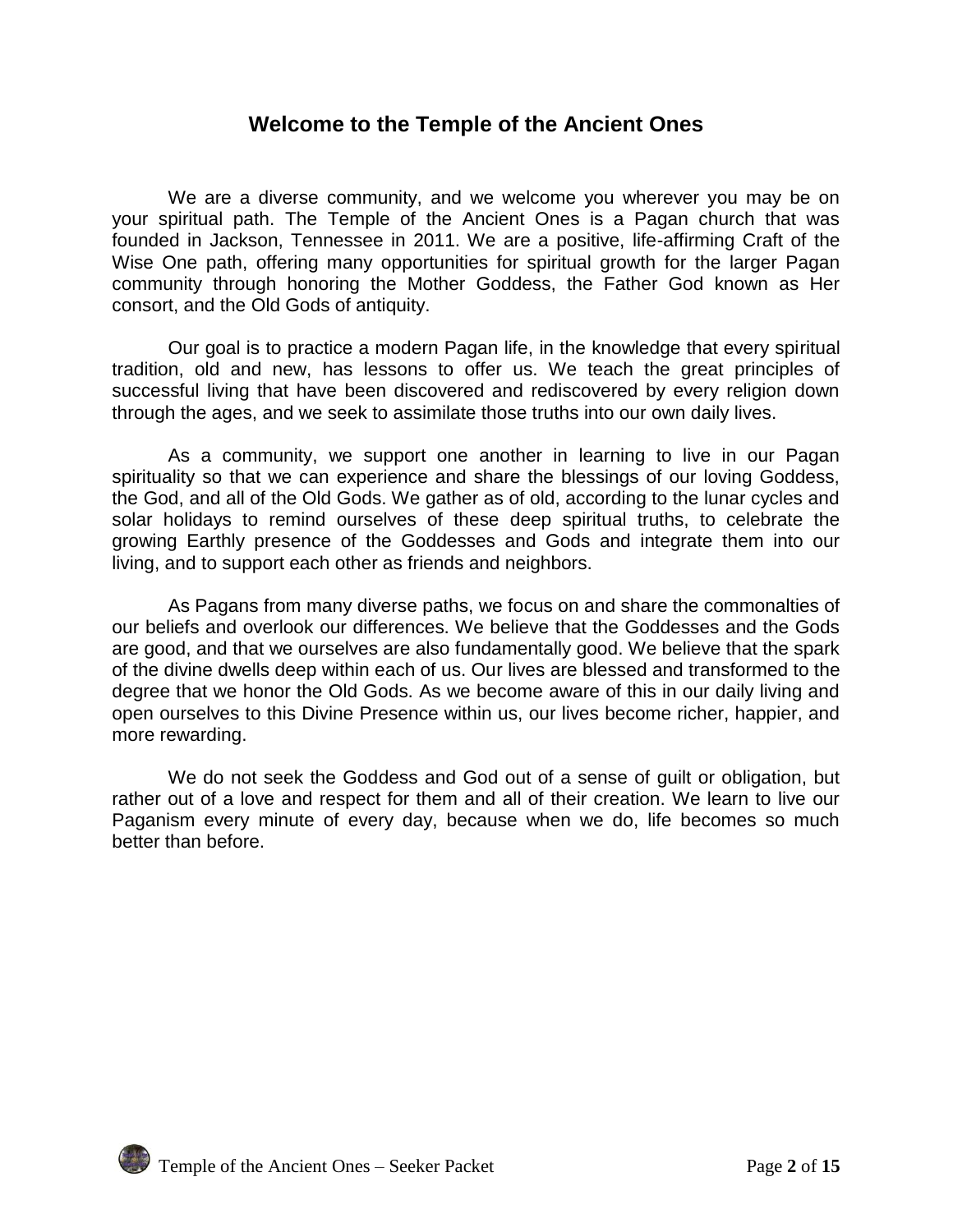# **The Temple of the Ancient Ones AN OVERVIEW**

The Temple of the Ancient Ones is a Pagan church following the Old Religion based on the beliefs and practices of indigenous peoples of Northern Europe. The Temple of the Ancient Ones is located in Jackson, Tennessee. We started in 2011 dedicated to providing religious services and support to the larger Pagan/Wiccan community.

The Temple of the Ancient Ones is a positive, life-affirming spirituality, a nondualist, non-racist, non-sexist, non-exclusivist, bi-polar, ecologically-oriented faith dedicated to the preservation of Holy Mother Earth, the revival of the worship of the Old Gods in a modern context, the achievement of the fullest of human potentials and the creation of a peaceful world of love, freedom, health and prosperity for all sentient beings. We claim to speak only for ourselves, and for no others.

We believe, above all else, that everyone has the right to identify and follow their own unique spiritual path, and in that belief we do not actively seek to make converts to our religion. We will help those seekers who come to us asking to learn of our ways so that they may make their own conscious choices on the path that is right for them.

In our tradition, one based on serving the many solitary believers as well as organized groups, we focus our attentions on providing group worship and celebration and a place where seekers may come to learn and grow in their Paganism as a way of life. While our objective is to serve the larger Pagan community, we remain a separate and distinct tradition following our own customs and laws, and we are a self-regulating, closed membership organization rather than a composite community group with open membership from other traditions. The Temple of the Ancient Ones is governed and perpetuated from within, but we do accept into our tradition individuals and groups from other traditions who wish to associate themselves with our work and goals of serving the larger Pagan community, and agree to follow our tradition's customs and ordains. We are a public, incorporated, non-profit church, and are recognized as tax-exempt by the State of Tennessee and have our 501c3 with the IRS.

The Temple of the Ancient Ones Tradition is under the stewardship of two distinct structures, one principally secular and one principally spiritual, although there is, of necessity, a requisite overlap in the responsibilities of several of the offices between these structures. The secular matters rest with the Board of Directors and Corporate Officers who administer the worldly affairs of the church corporation and deal with legal matters. The Archpriesthood, the innermost circle of this tradition, together with the Council of Elders (the Tradition's Judicatory body), administer the spiritual affairs of the larger church body according to the Ordains.



.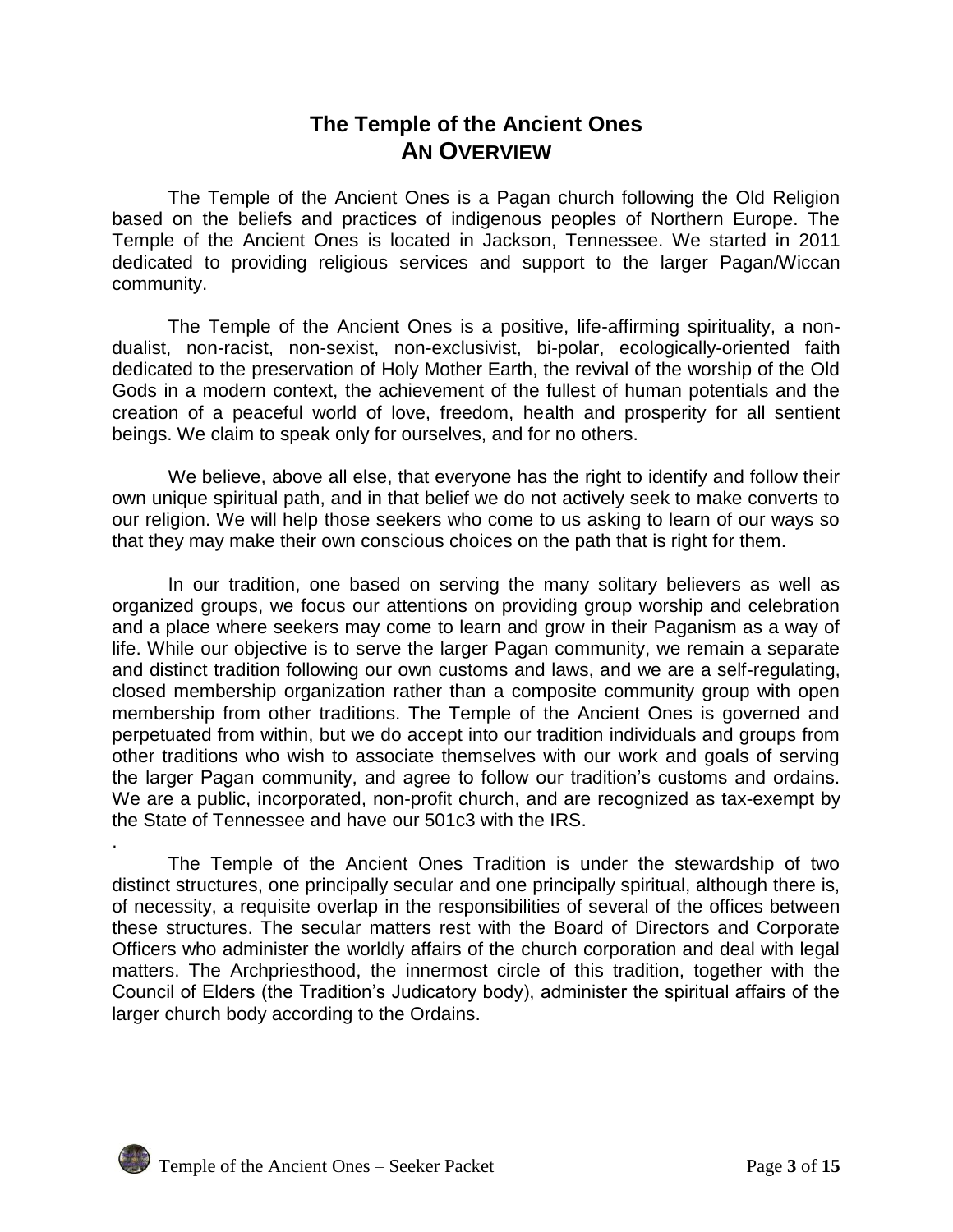# **Temple of the Ancient Ones TRADITION OF WICCA/PAGANISM**

The Temple of the Ancient Ones Tradition is based on the Old Ways, but has been modified both for contemporary needs and to be in accordance with our stated purpose. Training begins with exposure to the work of the Temple of the Ancient Ones. If someone is interested in the mission of the Temple of the Ancient Ones and wishes to learn the Tradition, that person makes his or her wishes known and, after an orientation, requests Seeker status. The Eldership will assess each applicant and will accept as Seekers those who show a true understanding of the path and a willingness to learn. Formal training consists of individual work and study and group lessons, as well as active membership in the Church. Postulancy is offered to those Seekers who, after becoming familiar with the Temple of the Ancient Ones and having shown a serious commitment, choose to follow this path.

# **The spiritual tradition of the Temple of the Ancient Ones is a degreed system.**

Tradition Degrees—these are awarded as one learns the basics of the Temple of the Ancient Ones Spiritual Tradition. Elevation is contingent upon proof of ability specific to the degree, including a written test as well as recommendations by teachers and the Elders. There is no specific time line. Work can be accomplished in a class setting, by individual work and by working one on one.

# POSTULANCY (Student)

Postulancy is a formal spiritual commitment to study and learn the Temple of the Ancient Ones Tradition. Postulancy is vested in a special ritual where the teachers and Elders of the Church commit to teaching the Seeker and the Seeker commits to being the best student he or she can be. The Postulant enters a course of study learning not only the basics of Paganism, but specifically the purpose and mission of the Temple of the Ancient Ones. Initiates are awarded a white cord.

# FIRST DEGREE

After showing a proficiency in the basics of Wicca/Paganism, with an understanding of and commitment to the mission of the Temple of the Ancient Ones, a postulant is initiated into the Temple of the Ancient Ones Tradition. This confers First Degree. In the Temple of the Ancient Ones Tradition, First Degree Initiates wear the Temple of the Ancient Ones Tabard with the appropriate emblem(s) over their black robe and may choose to study for Second Degree.

# SECOND DEGREE

To attain Second Degree one must not only show a continuing knowledge of Wicca/Paganism and commitment to the path, but must also show the character necessary to uphold the mission and goals of the church. Seconds also teach as well as design and hold ritual without supervision. Seconds wear white cords and the Temple of the Ancient Ones tabard with the appropriate emblem(s) over their black robes.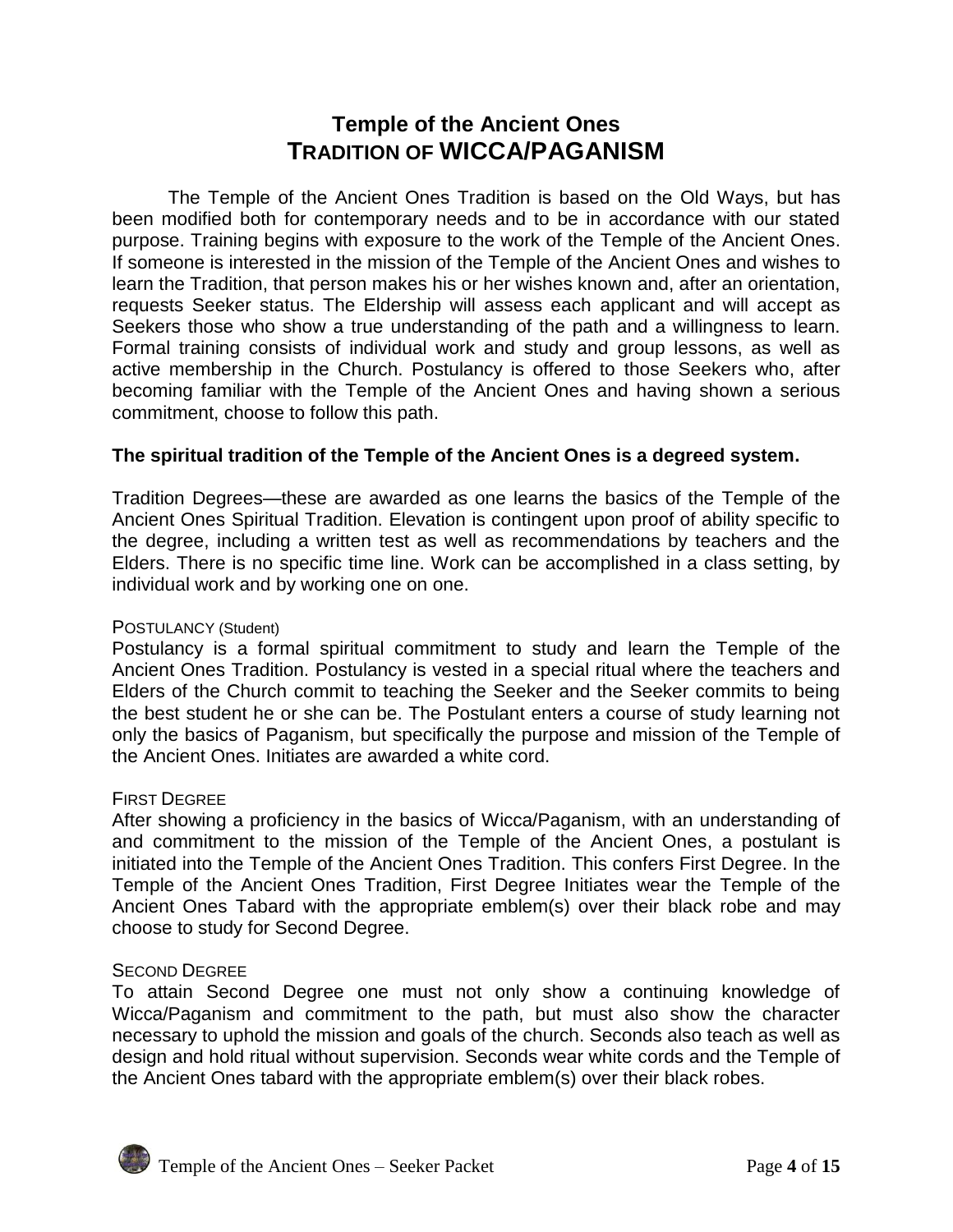On rare occasions the Degree of DISTINGUISHED SECOND may be granted to those Second Degree priests or priestesses who have shown great ability, dedication and commitment to the Temple of the Ancient Ones Tradition Path, but cannot, for one reason or another, commit to a Great Work.

## THIRD DEGREE

Third Degree bestows legal *licensed* ordination and is reserved for those who have not only achieved a mastery of the Tradition, but also possess the skills, heightened capacity and maturity to minister on a high level to their community as well as commit to an on-going Great Work. The Great Work is re-confirmed and signed each year. If a Third Degree Priest/ess cannot fulfill the terms of the Great Work, a sabbatical may be granted for one year, with the approval of the Elders of the Tradition. The Third Degree will revert to Second Degree if the Great Work does not continue. Third Degree is not studied for, but is awarded if the priest/ess demonstrates the necessary skills. Thirds wear white cords and the Temple of the Ancient Ones tabard with the appropriate emblem(s) over their black robes.

### FOURTH DEGREE

The Temple of the Ancient Ones is unique in that it confers two degrees beyond third. Fourth Degree is awarded when one has achieved true Elder status after working actively as a Third. Fourth Degree is honored retirement.

### FIFTH DEGREE

Fifth Degree is awarded when the Lord and Lady call the priest/ess home at the end of this life.

# **Temple of the Ancient Ones STATEMENT OF PURPOSE**

We recognize that the traditionally small circle or group structure is not always appropriate nor useful for all who wish to follow our religion. We hold that the Inner Circle should be equated to a seminary where clergy are trained to serve the larger community. There are many Pagans who want to worship and celebrate the high holidays and the lunar cycle together, yet do not desire to make the teaching and practice of The Craft of the Wise Ones the central focus of their lives. They are the many scattered believers who have suffered the lack of contact with others - the neglected folk who will insure the future, the return of Paganism as a major influence in Western religion. It is to these people that we of the TAO tradition dedicate and focus our energies. There remain some who believe our path must remain dark and secret, available only to "the chosen few," and they are entitled to their privacy. But history supports our belief that the ancients never intended that anyone who honestly seeks after the knowledge and love of the Goddess and the God should be deprived of it.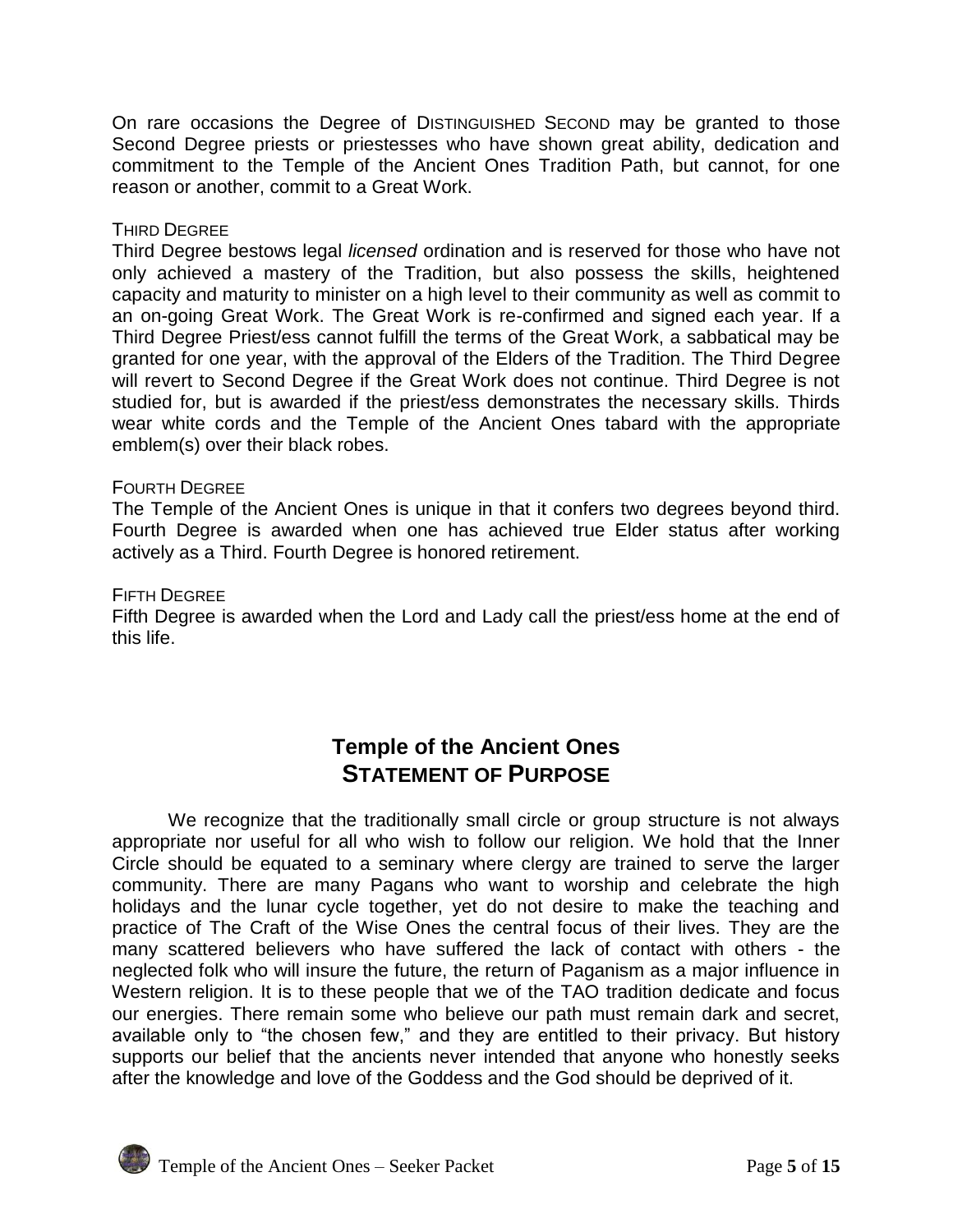# **Temple of the Ancient Ones CUSTOMS AND TRADITIONS**

The TAO tradition is based on the Dorey Tradition of Wicca/Paganism and The Craft of the Wise, and focused on providing service to the larger Wiccan and Pagan community, by offering the facilities, programs and services customarily available to the followers of more traditional or main line religious bodies. Because Pagans were literally driven underground by the Inquisition and other persecutions, in modern times there were generally none of these things available to us, at least until organizations, like the Temple of the Ancient Ones, were formed and began to provide them.

If you want to marry and have a wedding reception afterward, and you are let us say, a Protestant, you have merely to ask your minister to consecrate your union in the church chapel, and let you use the Parish Hall for the reception afterwards. It's that simple. But what if you are Wiccan or Pagan? One could almost always find a Pagan/Wiccan priestess or a priest, but did they have the authority from the state to sanctify a marriage? Probably not, for in all likelihood, our priestesses and priests did all in their power to avoid the notice of the state. And the Parish Hall? Are you serious?

The Temple of the Ancient Ones Church is a recognized, tax-exempt, non-profit religious church corporation that exists legally with the knowledge and blessing of the state and federal governments. Our clergy are recognized and have the power to sanctify marriages.

We celebrate the 8 Major Sabbats, as well as the thirteen New and Full Moons in each year in the traditional way, by circling with each other.

The TAO is open to all sincere seekers, and we encourage newcomers to come and join with us in celebration on the occasions when we hold services. We would be pleased to have you join us when next we meet to honor the Old Gods. Will you come?

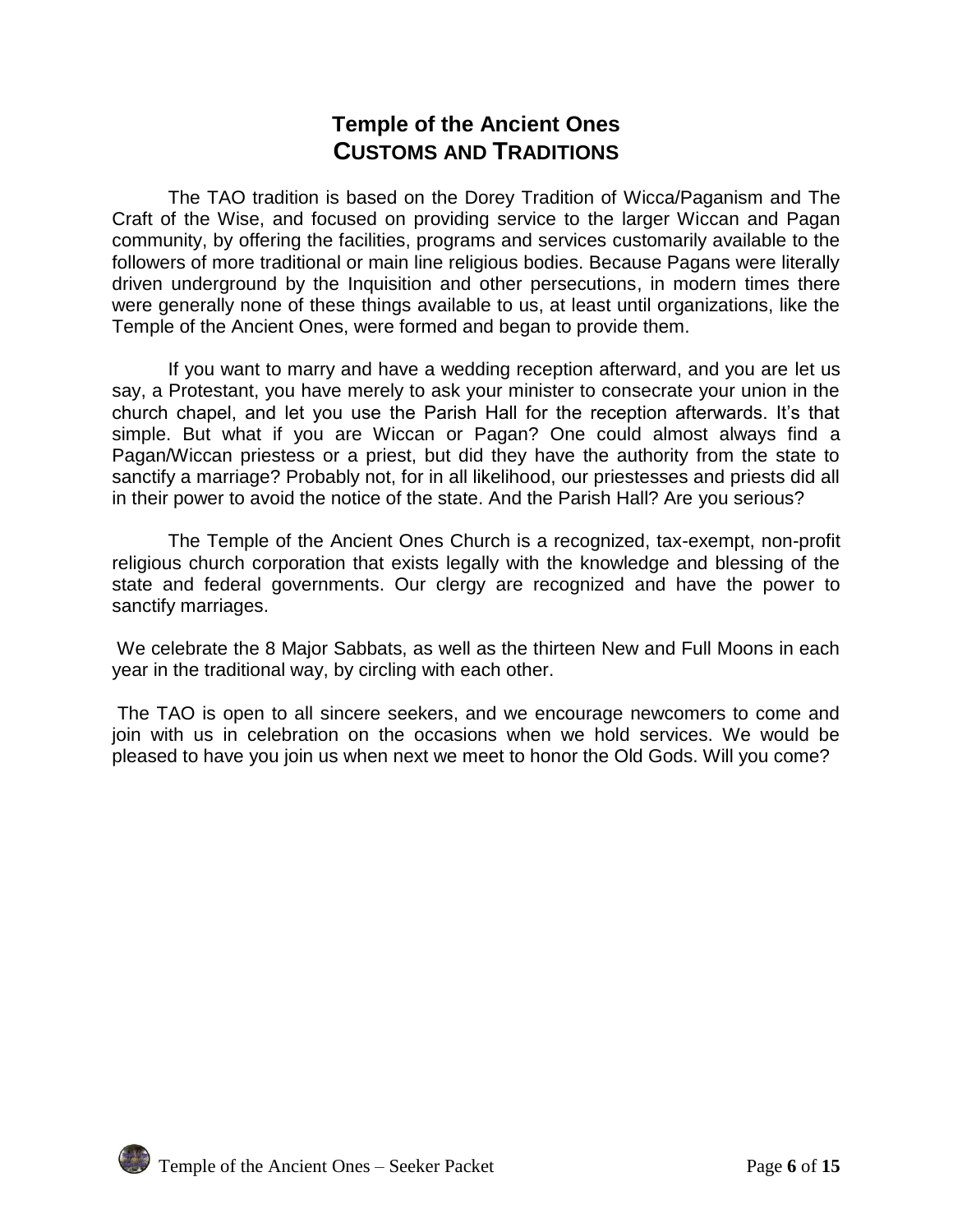# **The Temple Of The Ancient Ones Vision . . .**

In the belief that the Quality of Life and our Vision is crucial to both our temporal and spiritual success in this incarnation, the people of the Temple of the Ancient Ones seek to create an environment and community which:

# **RESPECTS THE INDIVIDUAL,**

\* by respecting the right of each to formulate their own belief system and structure, free from imposed dogma or doctrine handed down from others;

\* by empowering every individual member through the encouragement of individual enquiry and investigation of matters of personal belief and the reaffirmation of the validity of responsible individual choice; by encouraging the development of each individual according to their potential through religious study, training, mutual growth and respect;

\* by creating an environment where the quality of each individual's relationships with every other member are open and accepting of each other as we are now;

\* by nurturing and supporting a culture in which all can grow and mature in perfect love and perfect trust while learning to live in harmony with each other;

# **UNDERSTANDING THE ONLY LIMITS ARE THOSE WHICH ARE SELF-IMPOSED,**

\* encouraging those who choose not to be limited to reach out and grow; encouraging each and every member through active support, both within and without the Church, to take the initiative to improve the quality of their lives and their daily working relationships through active growth, in order to:

# **FOSTER UNITY, TEAMWORK, AND TOLERANCE FOR OTHERS,**

\* by recognizing that everyone, from the elder to the seeker, has something for us to hear and comprehend;

\* by instilling and valuing the active listening and understanding of other points of view;

\* by recognizing that each member's role in improving relationships within our families, our church, our jobs and our lives is truly important, in order that we may:

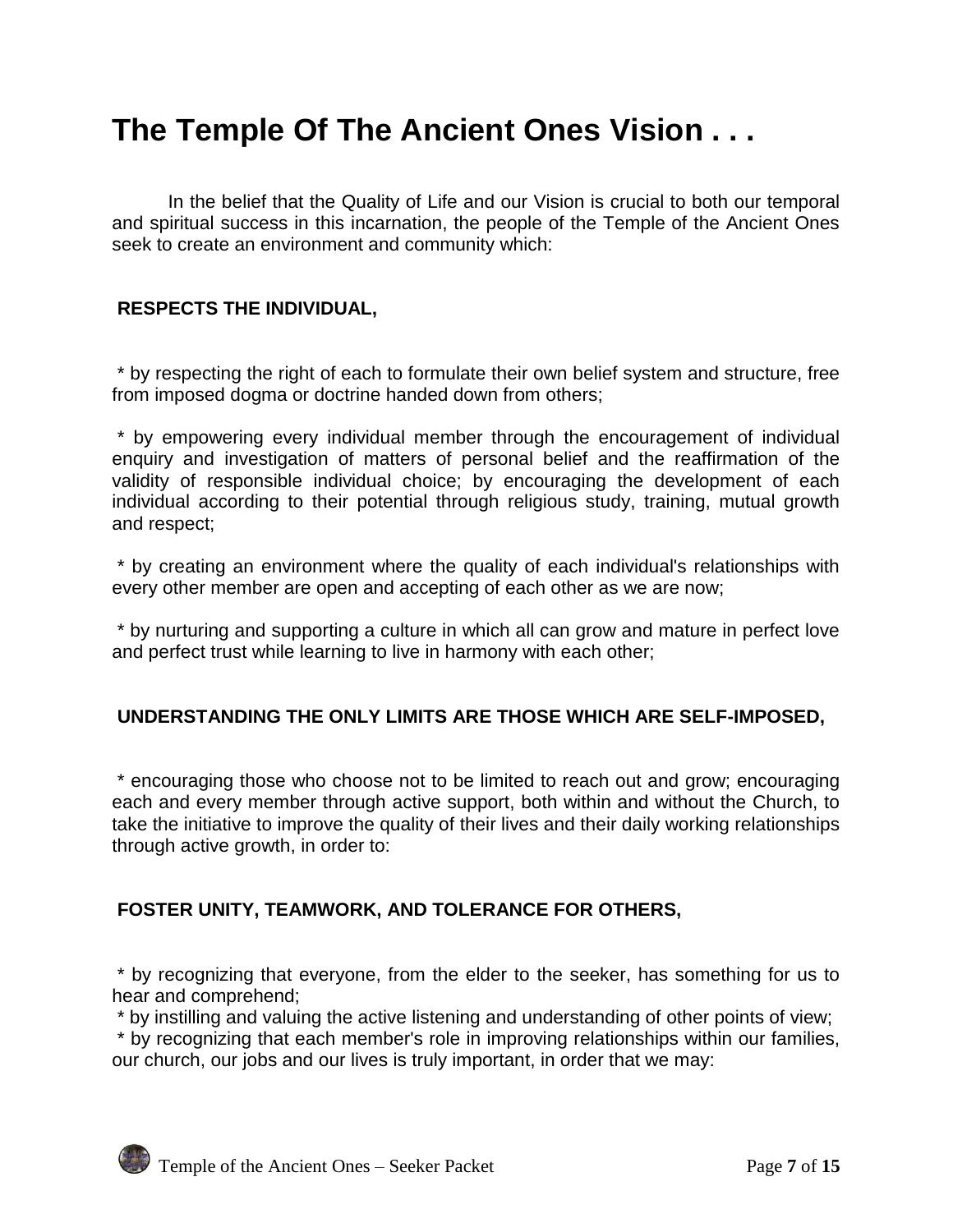# **CREATE TRUE AND MEANINGFUL LIVES**,

\* by filling our every minute with a sense of responsible joy, love, pleasure and humor, aiming to harming no one in the process;

\* by challenging each of us to reward ourselves in this life by being more through conscious effort;

\* by honoring the natural order of the universe and our Goddess and Gods through the regular acknowledgement and celebration of the solar, lunar and other cycles of our life,

# **THEREBY ENCOURAGING:**

\* a faith in the ability to accept and solve one's own problems on all levels, public and private;

\* a lifelong commitment to personal and universal growth and balance;

\* an understanding that human interdependence implies community cooperation, requiring us to practice every day what we preach. We must use our talents and skills to actively help each other as well as the community at large;

\* a concern with making one's lifestyle consistent with one's proclaimed beliefs.

## **THIS, THEN, IS THE VISION WE ASK ALL MEMBERS OF THE TEMPLE OF THE ANCIENT ONES FAMILY TO SHARE WITH US AS WE JOURNEY THROUGH THIS LIFETIME TOGETHER.**

Temple of the Ancient Ones – Seeker Packet Packet Page 8 of 15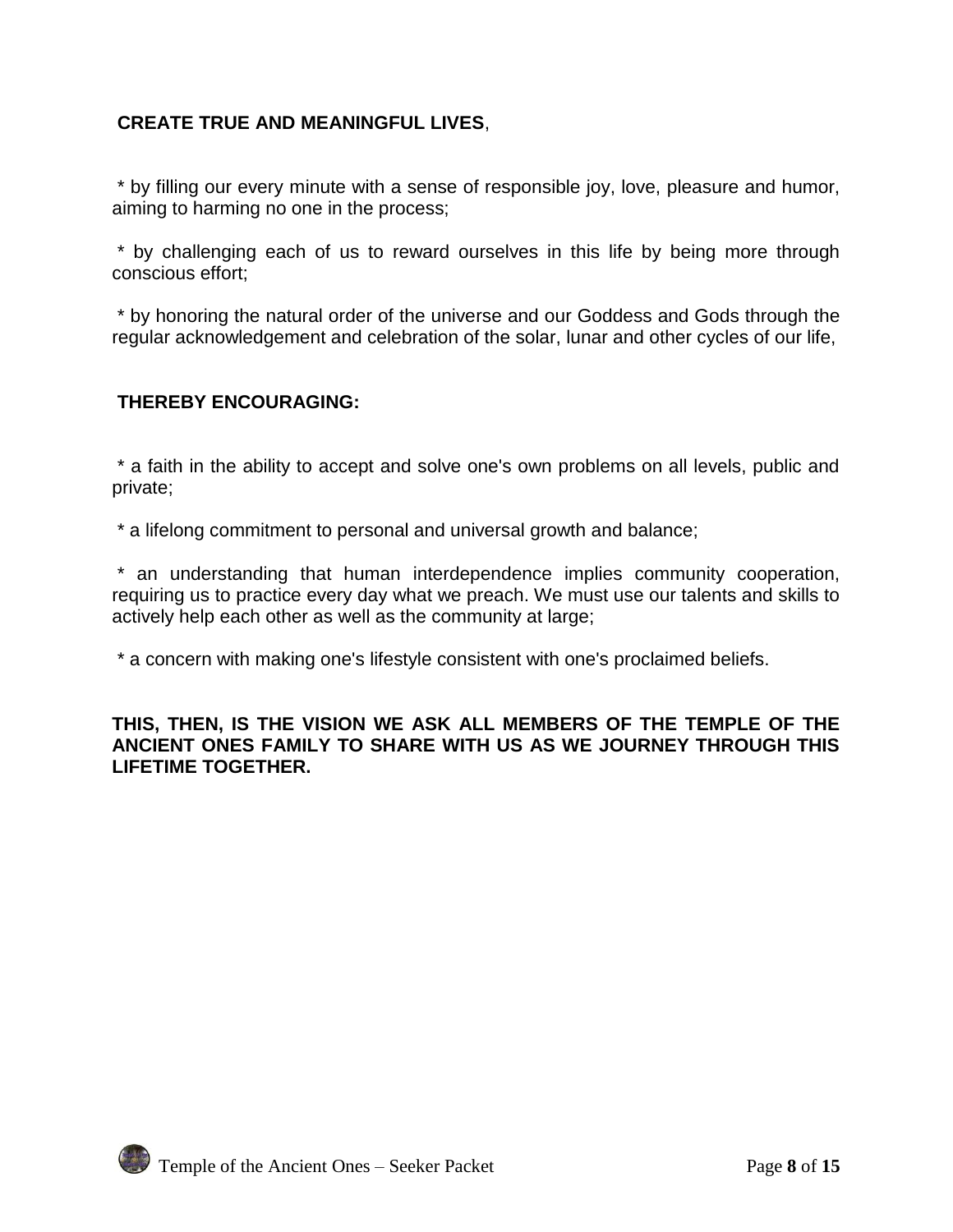# **Temple of the Ancient Ones CELEBRATING THE WHEEL OF THE YEAR**

Wicca/Paganism is a nature religion. The heart of its spirituality is its recognition of the spiritual nature of all things, its understanding of the connection among all aspects of life and its honoring of deity in both female and male aspects. In a world that seems to get farther away from nature every day, it is a challenge to make this part of Wiccan/Pagan spirituality a part of daily life and worship. We honor the *Wheel of the Year*, the Sabbat cycle and the Esbat cycle, as one way to do this.

The ancients observed that life existed as a cycle. Flowers and plants grew, bloomed, bore fruit and died only to rise again. Summer followed spring, spring followed winter, winter followed fall and fall followed summer. The moon waxed, became full, waned, was dark and waxed again. The logic of this cycle did not escape them. It only made sense that human life followed the same pattern. They honored this pattern by celebrating the cycles of nature, honoring nature and, in honoring nature, honoring deity and themselves. Our Tradition is based on the Celtic/British celebration cycle. The first festivals observed by the Celts of the British Isles were **BELTAINE** in the spring and **SAMHAIN** in the fall. The Celts held sacred the *between* times, the times between the day and night (dawn and dusk), between one cycle of the year and another. Spring was when life returned, exploded and flourished—between winter and summer. Fall was when the harvest came in, life retreating, preparing to rest and renew—between summer and winter. These were the two greatest and most obvious betweens of the year and were honored and celebrated as such. The Norse brought with them the idea of the solar celebrations, the solstices and equinoxes. This brought the total of yearly celebrations to six. Two more were added later to bring the total to eight, and this is what we celebrate today: the eight Sabbats—the eight holy days. The *quarter days* are the solstices and equinoxes—they divide the year into quarters: **LITHA** (summer solstice), June 21st; **MABON** (the fall equinox), Sept. 20th; **YULE** (the winter solstice), December 21st; and **OSTARA** (the spring equinox), March 20th. The *cross-quarter days* are the Sabbats that fall between the quarter days: **SAMHAIN**, Oct. 31st; **IMBOLC**, Feb. 2nd; **BELTAINE**, May 1st; **LAMMAS** or **LUGHNASADH**, Aug. 1st. These Sabbats are sometimes called the Major Sabbats.

All Sabbats are honored not only for what they represent in the cycle of nature, but also for their meanings on all levels. There is symbolism upon symbolism. The energy of these feast days is practical, spiritual, mental—all levels of life and understanding.

# **SAMHAIN**

Samhain (pronounced *sow wen*) is the Celtic New Year and the most powerful of all the Sabbats. As the new day begins with twilight, so the new year begins with the twilight going into the dark of the year. This is the most between of all times, not only between the growing and the dying, but also between the old and the new, the live and the dead, the light and the dark. It is a time when the earth prepares to rest. The harvest is over, it is now time for the earth to lie fallow and prepare for the next growing season. As the

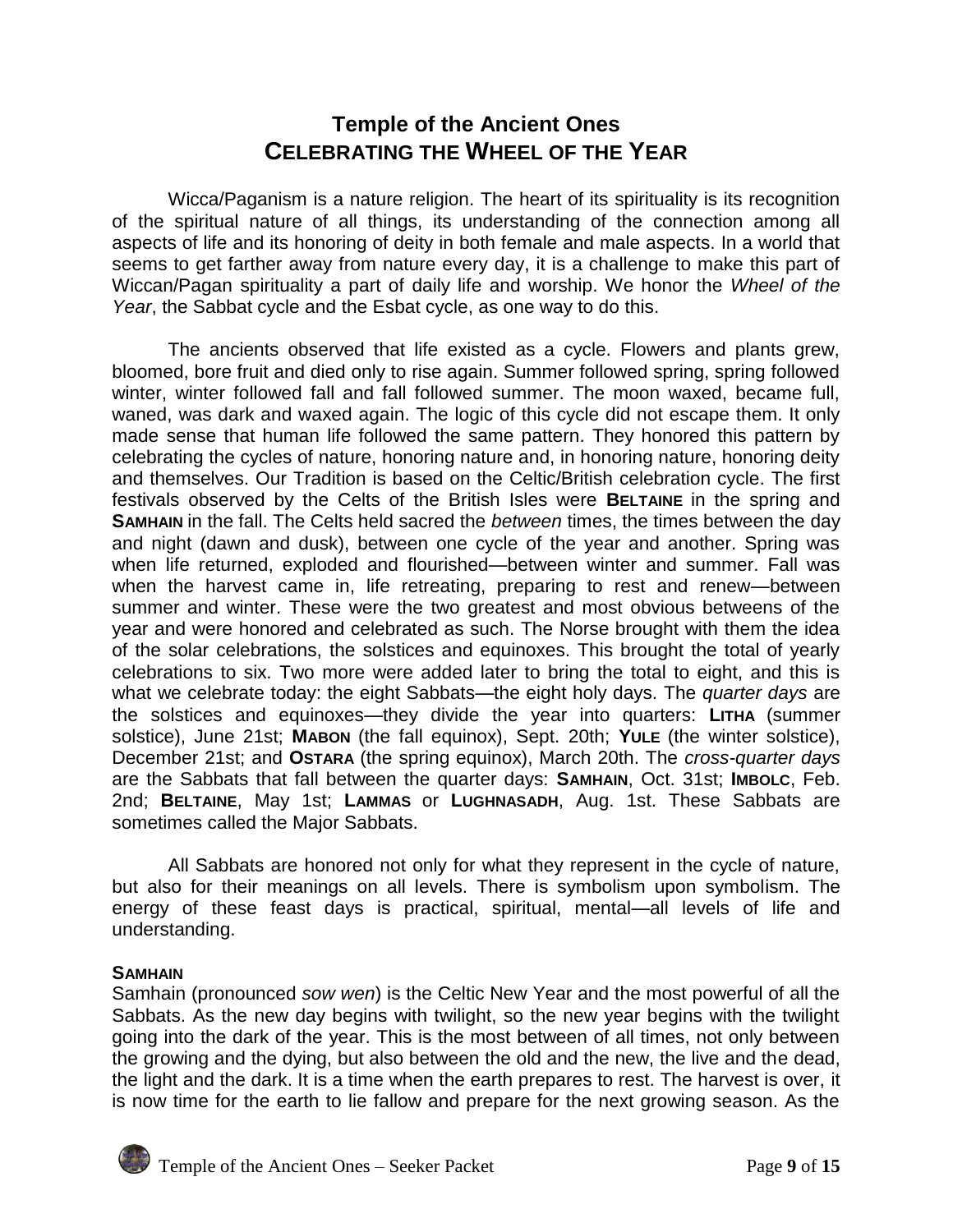earth lies fallow, so it is time for us to pull away and into ourselves. It is the time for introspection, for inner work, for story- and self-evaluation. It is a good time for divination work. Samhain is also the time we honor those who have died. As the plants have died, as the animals who feed us have died, so have we died. This is the time when we recognize and honor those who have entered their period of rest and renewal from this life in preparation for their next life. We honor our ancestors at this time those from whom we have come, those who have gone before. Most of the traditions of Halloween can be traced to the customs and beliefs of Samhain. Keridwen, the Hag, stirs her cauldron and change occurs. This is the time of transformation. The Horned God of the wild things walks the earth and the Green Man rests.

## **YULE**

Yule is the celebration of the Light, of the sun and of the son. It is the longest night of the year, but in the very moment of the triumph of the Dark, the Light returns. It is the essential truth and contradiction—in the moment of greatest triumph lie the seeds of defeat. The sun returns. In mythology, this is also the time when the Mother gives birth to the son of light—no subtlety here with regard to the Christian mythos. In some traditions, this is where the Holly King and the Oak King battle and the Holly King (the winter tree) is doomed to be defeated. Yule is a time of great celebration—the sun and light/life will return once again! Almost all symbols and actions associated with Yule and the Christian Christmas come from the Norse and are related to light, evergreen and life.

### I**MBOLC**

Imbolc means "ewe's milk," and refers to the lactation of ewes, the impending birth of lambs i.e. the renewal of life. Imbolc is also the Feast of Brighid, the Lady of creativity. Imbolc is the time of beginnings, the first stirrings of life. Snowdrops and crocuses appear. The groundhog arouses from slumber. It is a time to plant seeds. It is a time to plant our seeds, make plans and commitments to the new growing time. Imbolc is also when we make dedications. It is the traditional time for initiation certainly a powerful new beginning! House cleansings and blessings are done at Imbolc. This is a good time to do spring cleaning. Imbolc is still deepest winter, but the promise of spring and new life is strong and the days are noticeably longer.

# **OSTARA**

Ostara is the spring equinox, a time of balance. The days and nights are equal. It is a time that reminds us to bring our lives into balance. It is also truly spring. Winter is over. Hyacinth, daffodils and primroses are blooming. Trees are greening up. Fertility is rampant (it is no coincidence that bunnies and eggs are associated with Ostara and Easter!). Ostara is a time when we thank the dark time for the rest and the lessons learned, but it is now time to energize, to gear up for action, growth, fullness. It is all potential, both in the world around us and in our daily lives.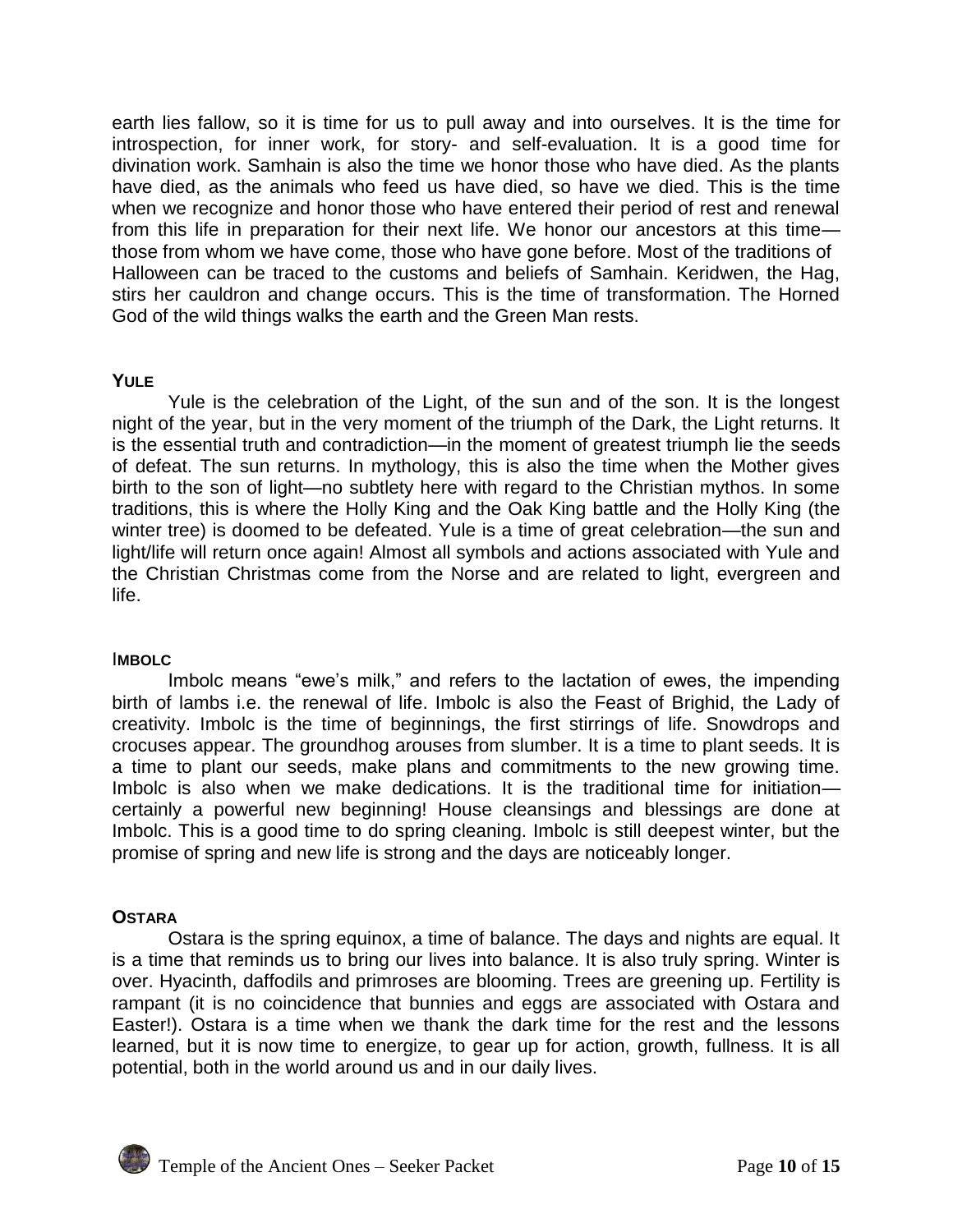#### **BELTAINE**

Beltaine sits opposite the Wheel from Samhain. It is the opposite side of the coin. It is a time of great energy, life bursting into bloom, everything exploding. Everything about this festival is associated with energy increasing. Action instead of rest, outer work instead of inner work, fertility instead of fallowness, mating and creation instead of death. The two strongest Beltaine images are the *Balefire* and the *Maypole*. The Balefire is the new fire, the new fire of life. Fire transforms and is a symbol for passion and the creativity of life. People jump the Balefire for luck, for love, for change, for creativity. In the old days, cows were driven between two Balefires (bonfires) for fertility and productivity. People would dance around the fire and then partner off and disappear for a night of unabashed coupling. Children born from these matings were considered children of the gods. The Maypole is a strong symbol of life and love. A deep hole is dug into the earth and the pole is set into it (a rather obvious symbol).

The pole is draped with ribbons. People grasp the ends of the ribbons, women facing one way and men facing the other, and they dance around the pole, bobbing up and down, weaving the ribbons together and around the pole until the pole is covered. It is fun, exhilarating, and energizing. The Lady is represented by the Queen of the May, the Maiden and her consort is the Green Man, Jack of the Green, the Hooded Man, Robin Hood. The Horned God retreats into the forest until the twilight of the year, for this is the time of new, fresh, green and growing things.

### **LITHA**

Litha is midsummer (the summer solstice) , the fullness of the year. This is the triumph of the light, the longest day of the year, but as with Yule, its opposite on the Wheel of the Year, this is also the night of its defeat, the night the light begins to fade. The dark begins to rise. The Oak King (the summer tree) battles the Holly King again and the Holly King wins. Litha is the festival of fullness and completion. The fields have been sown, the crops are growing well. It is not yet time for harvest, but all is ready for it. The Mother is pregnant with life. The celebration of Beltaine has borne fruit. This is also one of the nights when the faeries are about. Traditionally the faerie, the sidhe, leave their mounds and walk their paths. It is not good to encounter the fay, for they are not kind to mortals. A Midsummer's Night Dream, Tam Lin, changeling stories all attest to the power of Midsummer and the power of the fay.

### **LAMMAS OR LUGHNASADH**

Lammas means "loaf mass," and Lughnasadh means 'the feast of Lugh." This is the first of the harvest festivals—the first harvest, the wheat harvest. The wheat is harvested and bread, the stuff of life, will once again be available during the dark time of the year. The word "Lammas" honors this. The first loaf is the loaf of life. Lugh was the Celtic sun god, the God of all crafts. Lugh's greatest gift to humankind was the gift of himself. He is the God of the grain who gives his life so that life may continue. As the wheat is cut and dies, so Lugh dies. As the seed of the wheat allows it to rise again, so does Lugh. Lammas is not just the celebration of the harvest; it is also the celebration of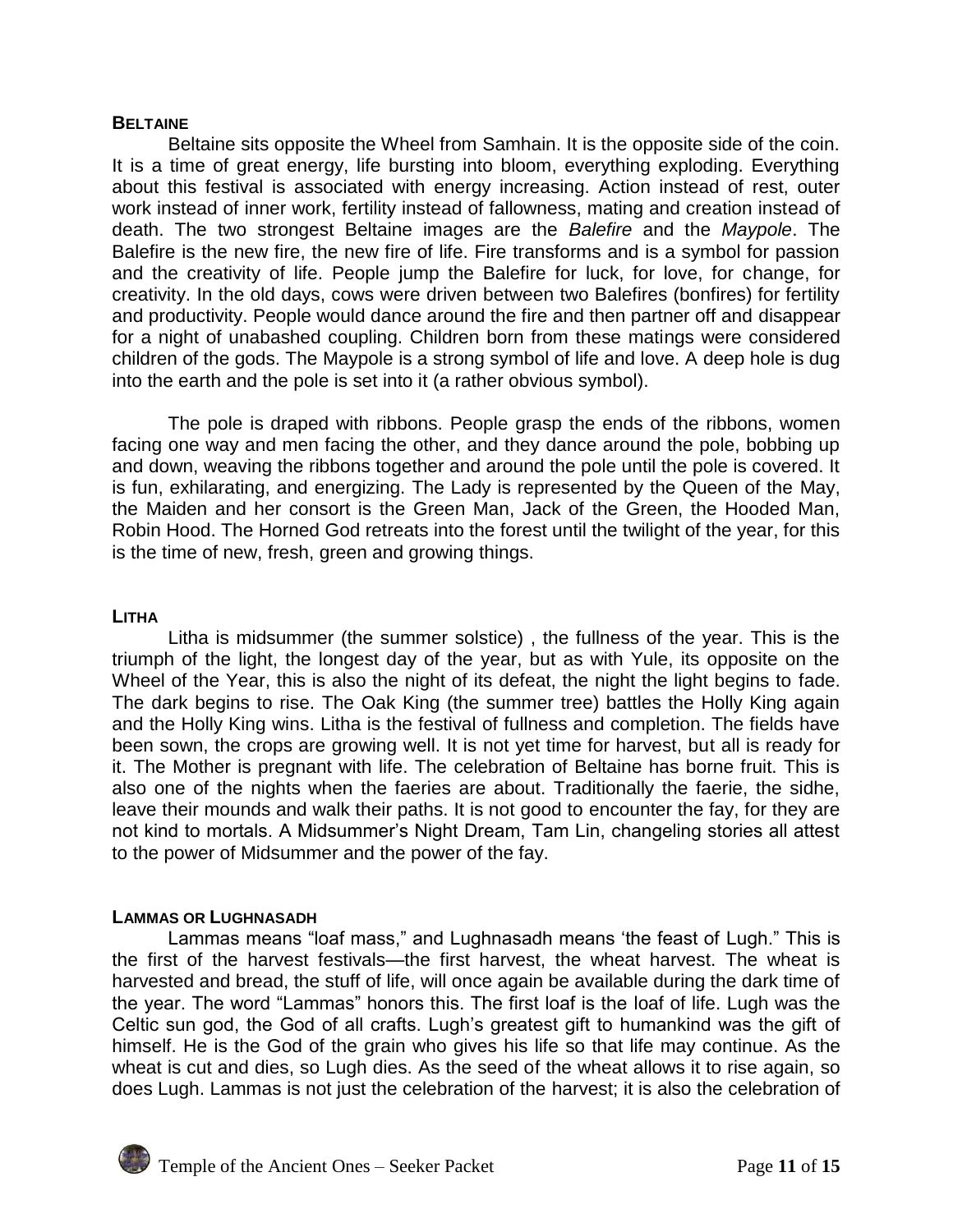life, the continuation of life. Because of the gift of the grain, we may continue to live. Corn dollies were woven of the last of the wheat to be cut. This wheat contained the Spirit of the wheat. These dollies were set in a place of honor and then either buried or burned at Imbolc to allow the Spirit back into the earth to grow and rise again. This is the time when we harvest what we sowed at Imbolc. We planted our seeds. What have we harvested? When we make our corn dollies, we think of what we have harvested and remember the blessings of the earth.

#### **MABON**

Mabon is the fall equinox, once again a time of balance. The days and nights are equal in length, but the dark continues to rise, soon balance is lost again. This is also the second harvest, the apple, berry, vine and nut harvest, the fruit of the trees and bushes. The bounty of the earth continues, but this harvest is of things that are closer to the wild. The days of tamed cultivation, tamed green land, are drawing to a close. Soon it will be the time of the dark, the time of the wild and untamed. We are drawing away, waning, going toward the inner. This is a time of thanksgiving, of Thanksgiving. We honor the fruits of the field, the fruits of the vine, the fruits of the wild. We thank the Goddess and God. We are preparing, preparing for the dark. Mabon means "son." In Welsh mythology, Mabon was the son of Modron. Modron means "Mother." Mabon ap Modron was Son, son of Mother. In Celtic tradition Mabon is similar to the Greek Persephone. He disappears from earth and his mother only to return mature. This is cyclic, and like the Persephone Demeter myth, is seasonal as well with spring and fertility returning when Mabon does. Fall is when he disappears again as do the things of the growing earth.

The Wheel of the Year is a means for the Pagan/Wiccan to honor the ancients, honor the earth, honor themselves and honor the Gods. This, with the Esbat cycle, forms the basis for Wiccan/Pagan liturgy and worship.

# **ASSIGNMENT**

Choose one of the following assignments to complete. Turn it in with your completed Request for Seeker Status.

1. Choose one of the Sabbats, research it and discuss the history, tradition, crafts and rituals associated with it. 3 to 5 typed pages.

2. Research the deities and myths associated with each Sabbat. 3 to 5 pages.

3. Describe how you would set up an altar for each Sabbat, including what you would put on it and why. 3 to 5 typed pages.

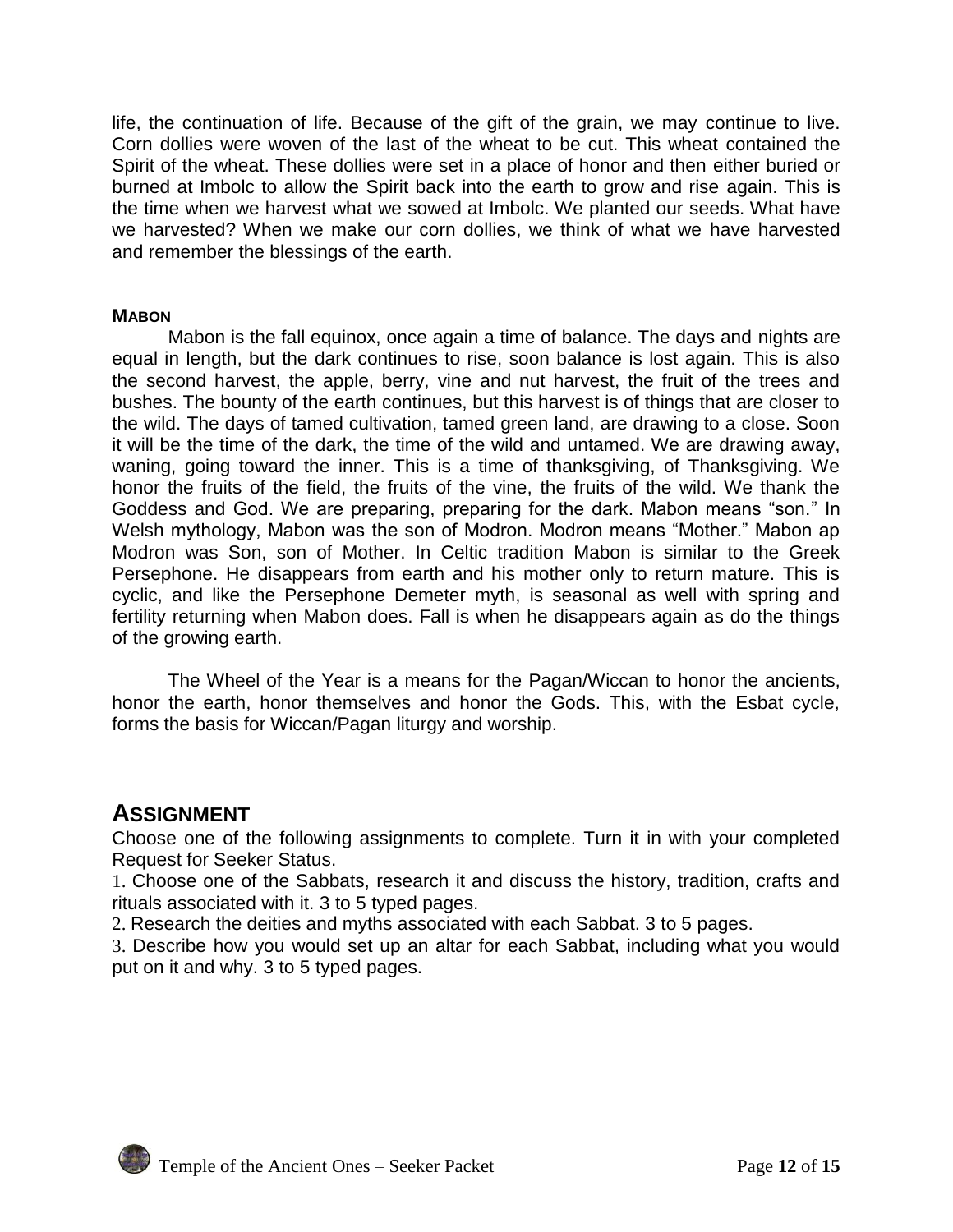# **Temple of the Ancient Ones REQUEST FOR SEEKER STATUS**

In filling out this request, you are asking to be admitted to training in the Temple of the Ancient Ones Tradition. If accepted, you will become a Seeker in the Tradition and asked to both become a member of the Church and to complete a series of lessons. Upon completion of those lessons (which serve as an introduction to this Path and will help you to decide if indeed it is your path), you will be invited to pledge Postulancy. A Postulant embarks on a course of training which leads directly to Initiation into the Tradition and Clergyhood.

| I. Give us a brief outline of your background in Paganism and Wicca: |  |  |
|----------------------------------------------------------------------|--|--|
|                                                                      |  |  |
|                                                                      |  |  |
|                                                                      |  |  |
|                                                                      |  |  |
|                                                                      |  |  |
|                                                                      |  |  |
|                                                                      |  |  |
|                                                                      |  |  |
|                                                                      |  |  |
|                                                                      |  |  |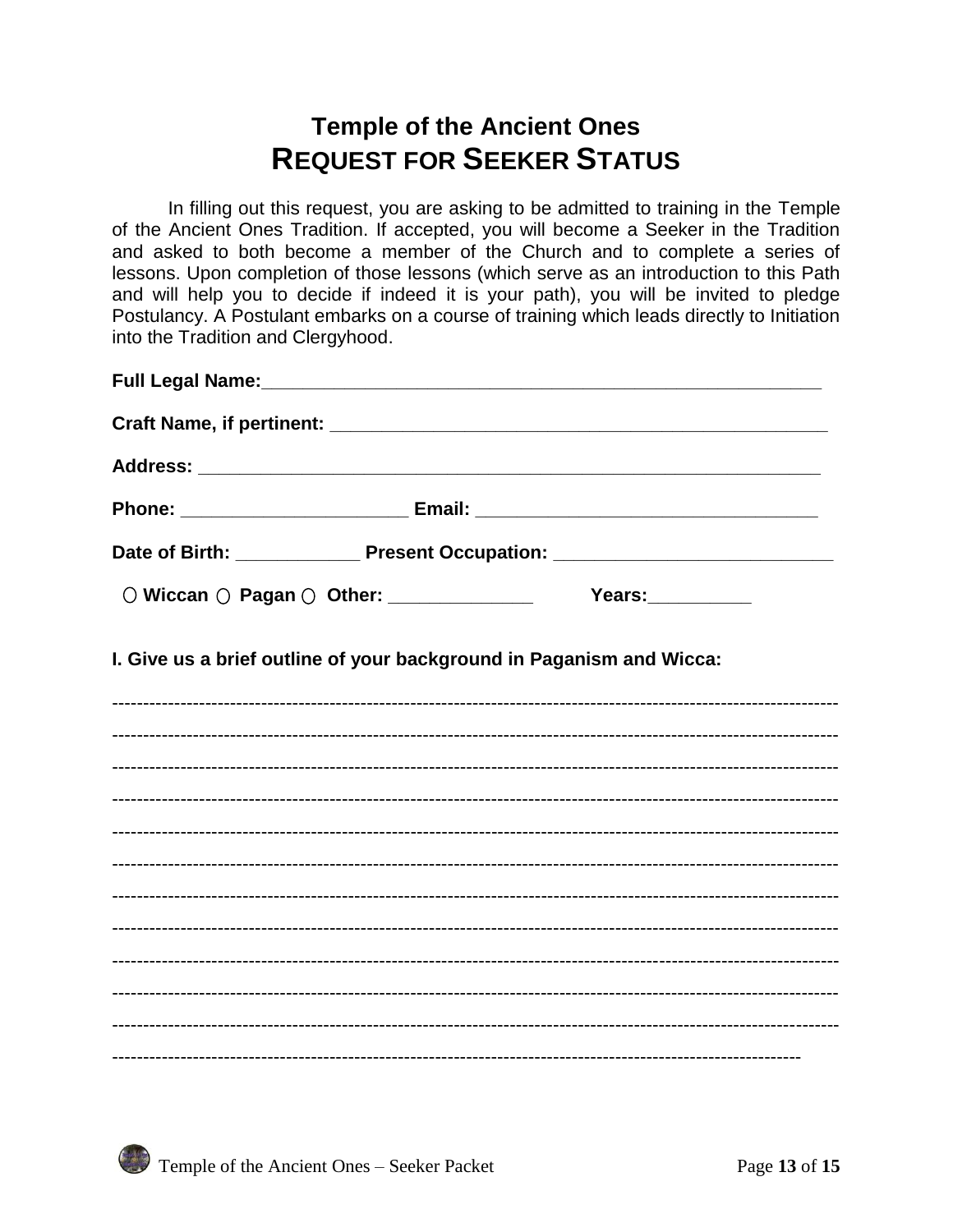II. Briefly explain your personal version of Paganism/Wicca as you practice it:

III. List any special skills you have: IV. List areas of participation that interest you:

Please rank the following in order of most interest, 1-5, with 1 being highest:

- Writing for publications L
- **J** Assisting at gatherings ſ
- ] Outreach efforts
- **TAO** grounds maintenance L
- [ ] Helping with office work [ ] Assisting at worship [ ] Prison ministry [ ] Hospital ministry